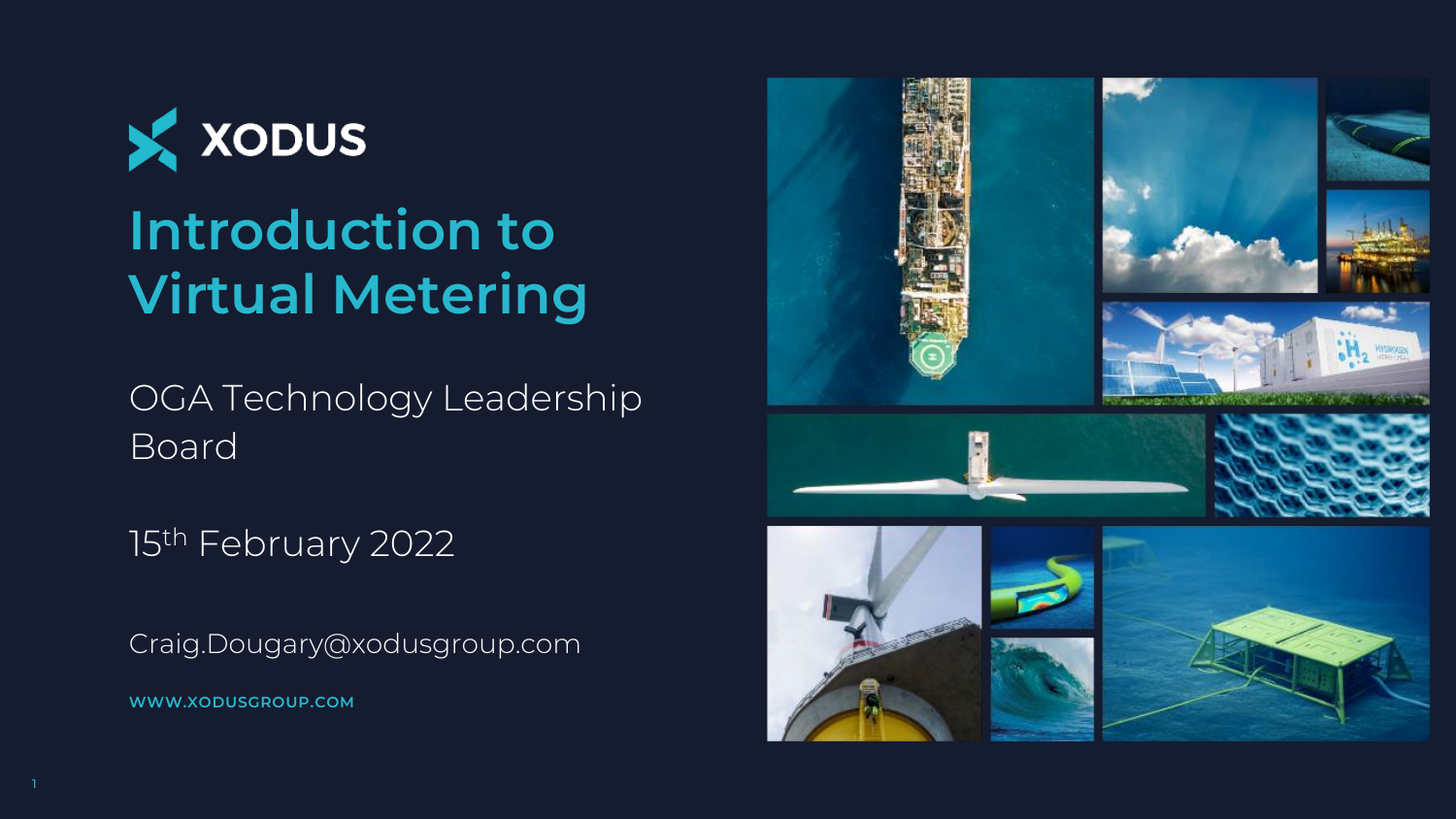

Combining Xodus Group's engineering domain expertise with digital capabilities to extract maximum value from your data.

- Integrated & multi-discipline
- Innovative solutions to modernise and optimise operations support
- Contextualise and visualise data, throughout the organisation
- **Extensive experience**
- Proven track record
- "Cradle to grave" capabilities

#### **Domain Expertise**

- ➢ **Process**
- ➢ **Environmental**
- ➢ **Emissions Mgmt.**
- ➢ **Flow Assurance**
- ➢ **Operations**
- ➢ **Advisory**

## **Data Science Virtual Metering**

- ➢ **Hybrid machine learning:**
	- **1 st principles physics, and**
- **Data science**
- ➢ **Data integration**
- ➢ **Visualisation**

### **Digital Solutions:**

- ➢ **XAMIN**
- ➢ **Technology agnostic**
- ➢ **Simulation:**
- **Steady state & dynamic**
- ➢ **Digital twins**
- ➢ **Dashboarding**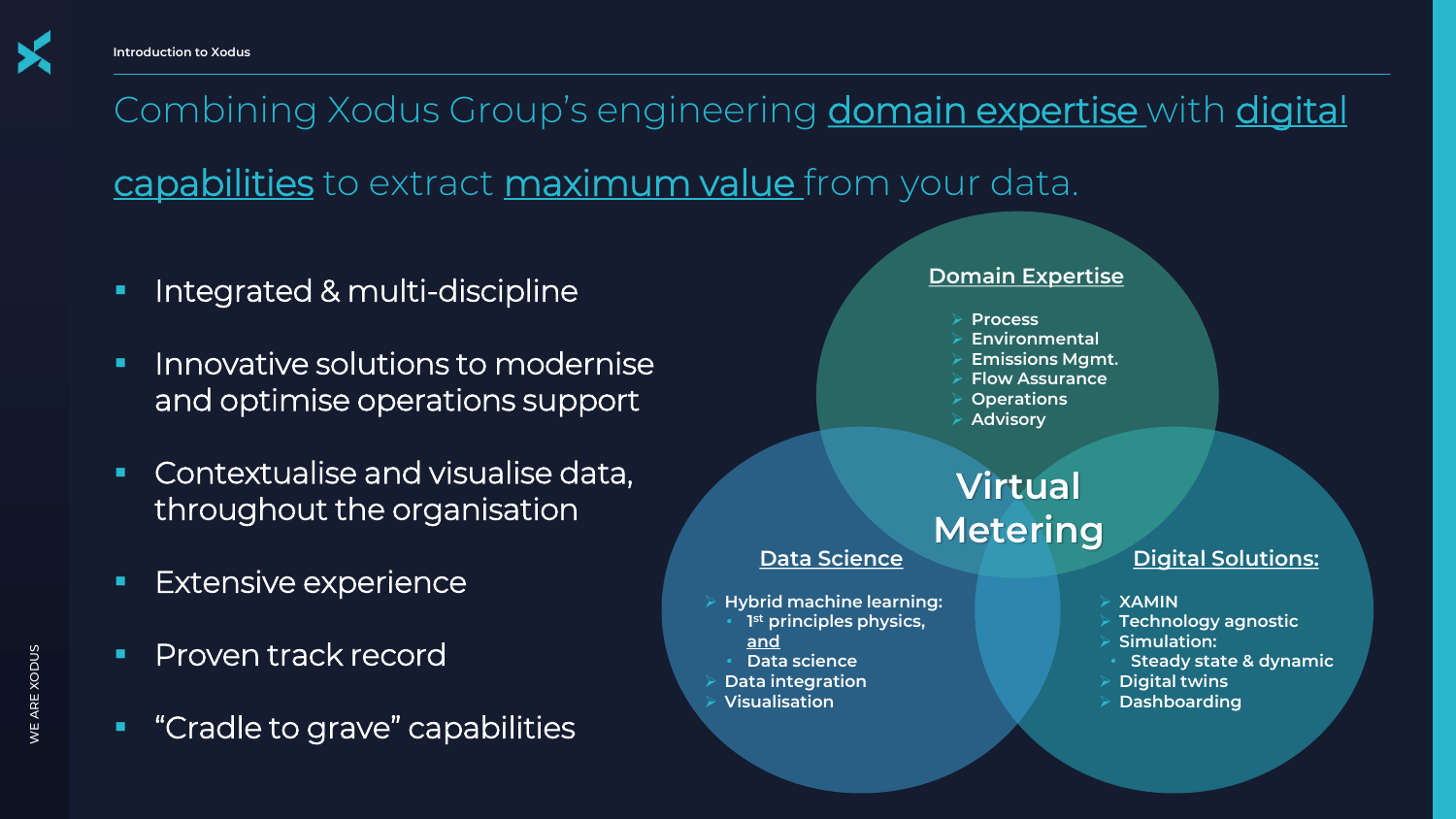

Virtual Metering: *leveraging existing data to derive measurements* which are not monitored by physical sensors or where an existing meter fails to operate reliably.

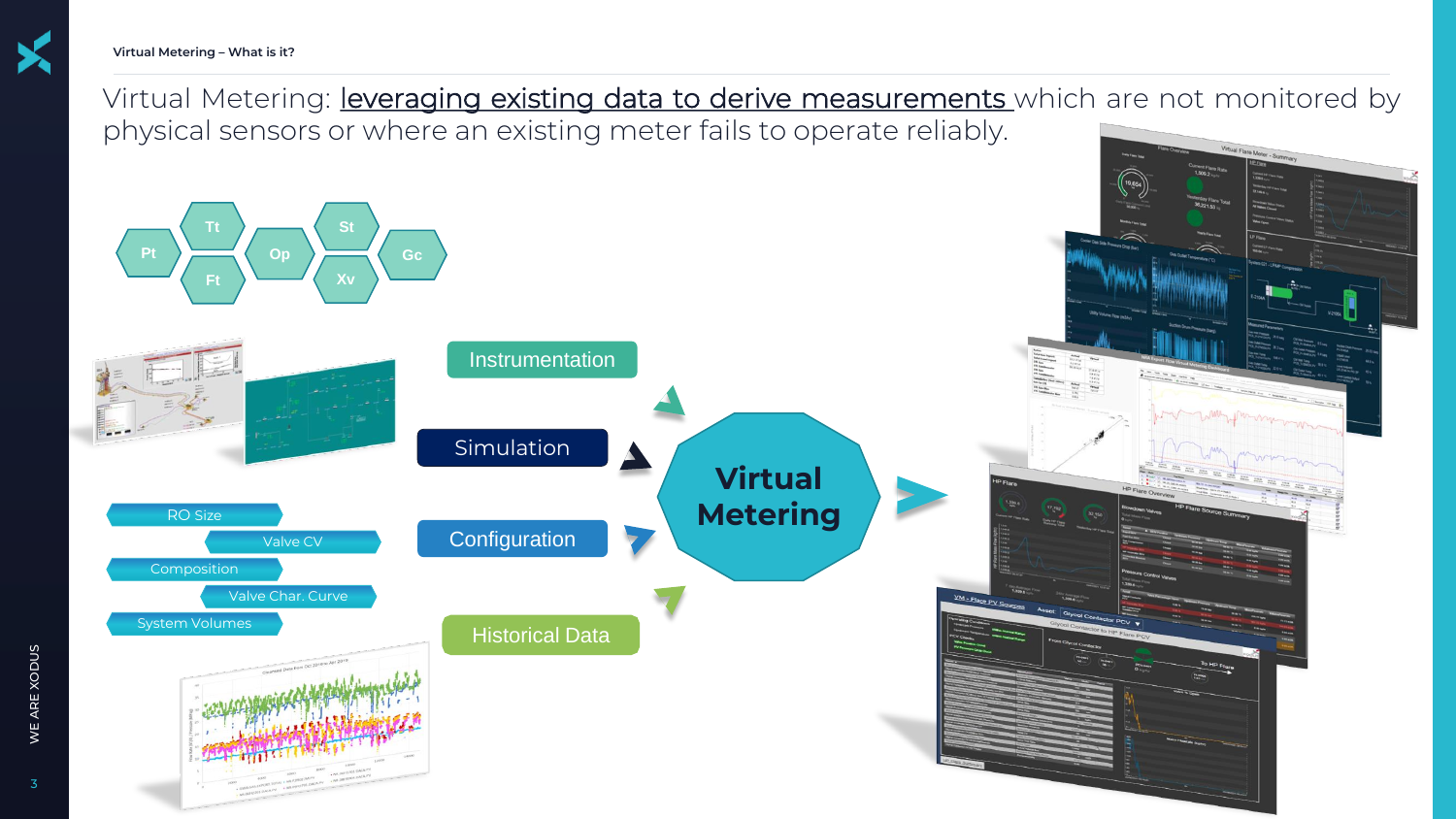

- Virtual metering typically uses one, or a combination of methods:
	- First principles engineering calculations,
	- Data regression and correlation based on historical operating data,
	- Simulation based, either standalone or supported by historical operating data.
- "Hybrid" approach: *guided but not limited* to existing historical performance and is *constrained by 1st principles physics*
- Can be applied to any system where sufficient data is available to develop and drive the meter
- Xodus have developed a virtual flare meter for a major UK operator which was **accepted by BEIS** as a suitable replacement to the existing, faulty flare meter
- Vital to understand, monitor, optimise and report **accurate emissions data**



#### Flare and Vent Systems:

- Purge & pilot flows,
- Emergency blowdowns,
- Maintenance depressurisation,
- **·** Pressure control to flare,
- Tank vapour outflow.



- **Blanket gas,**
- Fired heaters.
- **Elare tip combustion efficiency,**
- Turbine performance emissions,
- Export system flows,
- **LCV outflow calculation.**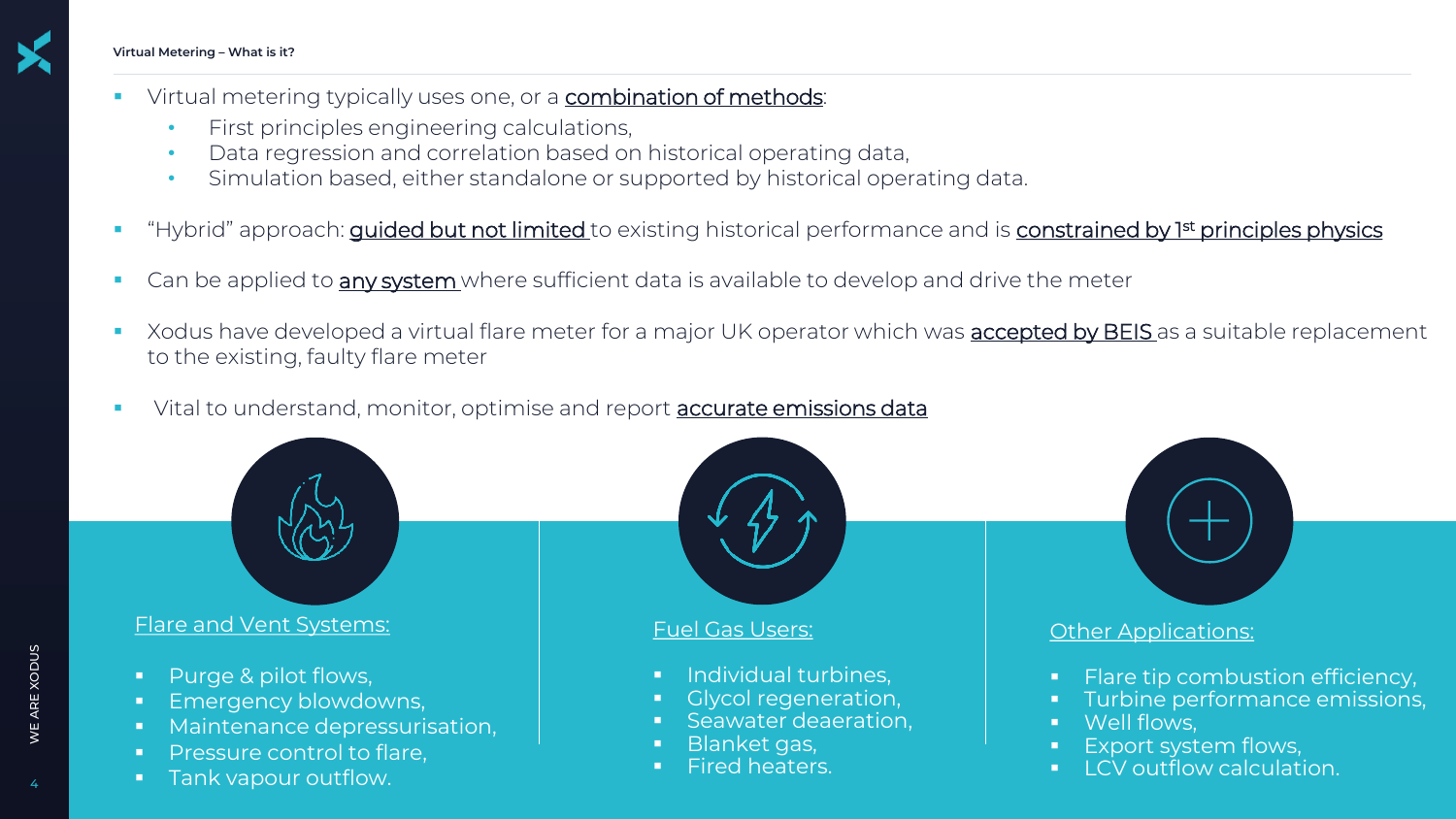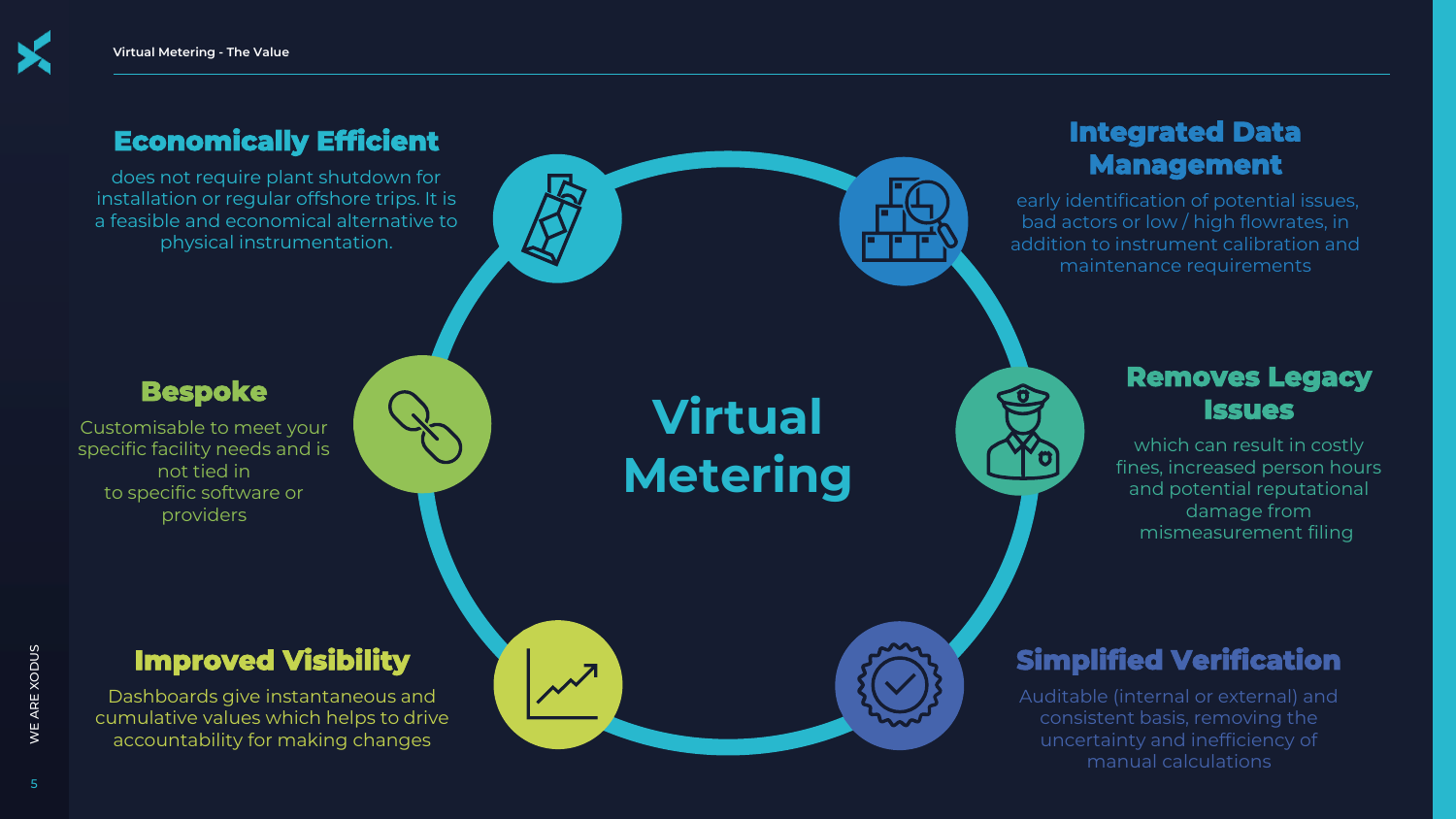# **Case Study – Std. Calculation Basis**

Problem: Asset had significant issues with their HP flare metering; at times of high flaring flowrate it would cut out or breakdown completely.

Solution: Xodus developed and deployed a virtual meter which continuously monitored and recorded the flaring from the HP flare. This resulted in increased visibility of the realtime flare baseload, allowing day to day optimisation, identification of bad actors and leading to a standardised approach and significant reduction in personhours required to calculate and submit mismeasurement reports.

**Flare Overview** 

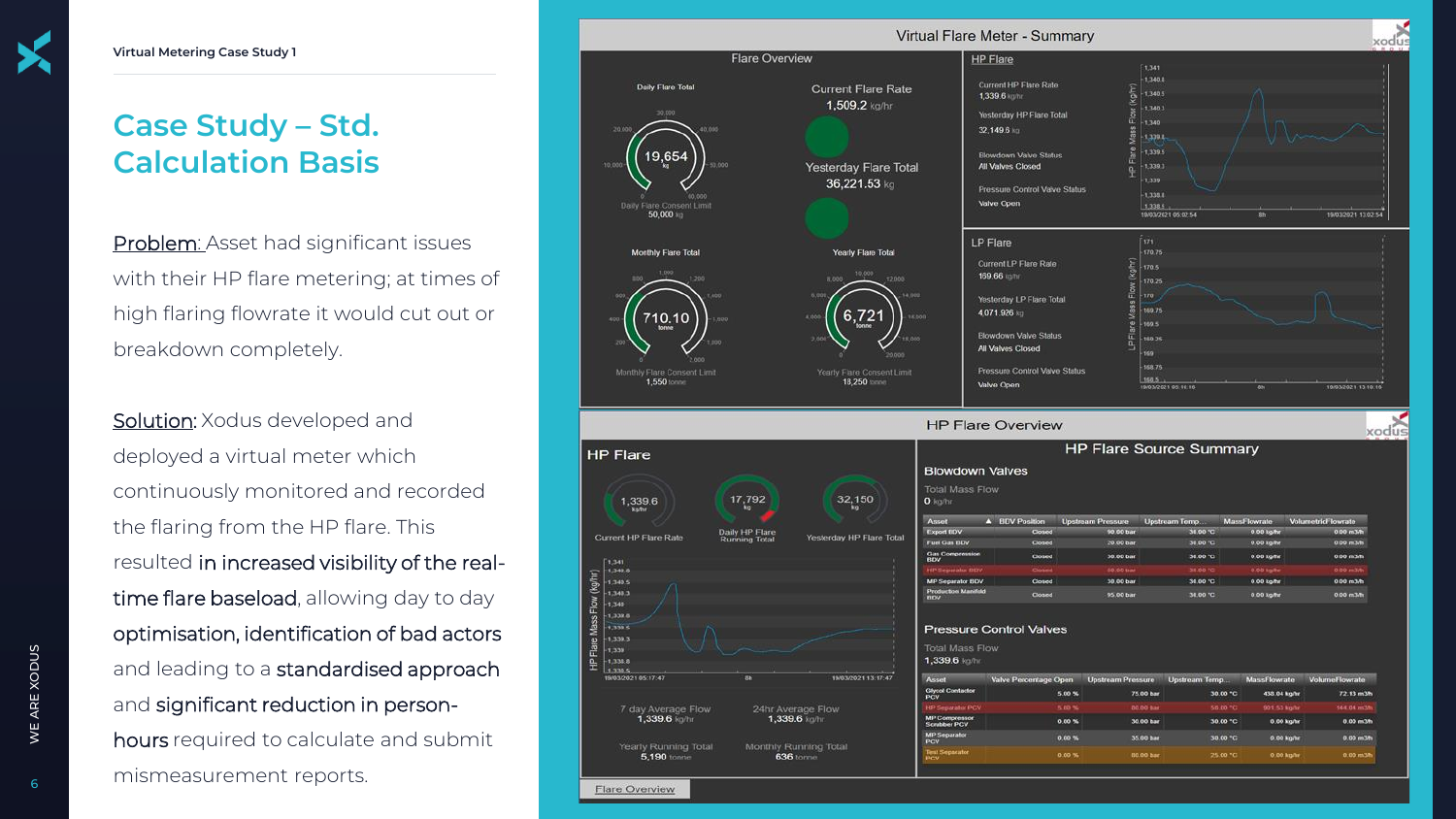# **Case Study – Data Regression Basis**

Problem: Export flow meter produced erratic readings at normal export rates, particularly during operation where the crossover is open and flow operates on a pressure balance

Rates

 $1$ TL Gas

 $2TL$  Gas

Gas to 1TL

1TL Gas Bias **1TL Condensate Bias** 

**Total Gas Export** 

**Total Cond Export** 

**1TL Condensate** 

2TL Condensate

**Cumulative (last 24hrs)** 

**Actual** 

35.2 KT/d

 $3.2$  KT/d

28.34 kt/d

**Actual** 

744 KT

 $0.791$ 

 $0.910$ 

Actual vs Virtual Meter - 1 week sample

20

Actual Meter 08FI9904 (kT/d)

**Virtual** 

27.8 KT/d

 $2.9$  KT/d

 $7.3$  KT/d

 $0.3$  KT/d

**Virtual** 

725 KT

Solution: Xodus extracted, analysed, cleansed and performed regression on thousands of data points in order to be able to predict system performance. Historical data was combined with thousands of simulations to develop an overall virtual metering solution for gas and condensate flows.



#### NRA Export Flow Virtual Metering Dashboard